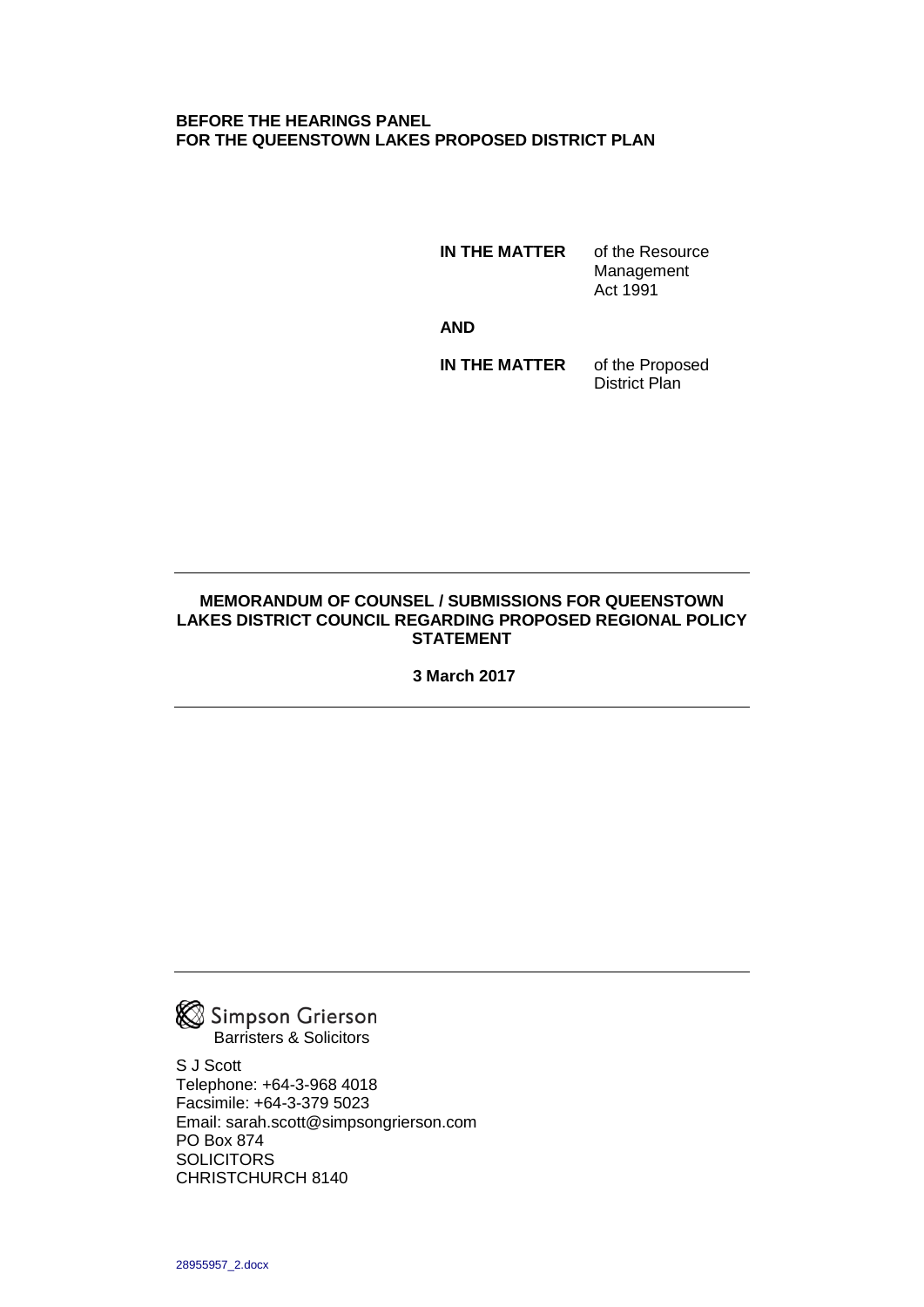# **MAY IT PLEASE THE PANEL:**

- **1.** This memorandum relates to the Otago Proposed Regional Policy Statement (**PRPS**).
- **2.** The Hearing Panel (Panel) in its First Minute concerning the PRPS<sup>1</sup> provided guidance as to how it expected to deal with decisions on the PRPS. The Panel confirmed that from the date of the First Minute, it expected the Council and submitters to refer to the Decisions Version of the PRPS in giving both evidence and legal submissions. It confirmed also that for those hearing streams that had already been heard before 7 October 2016, that the Panel would provide the Queenstown Lakes District Council (**Council**) and submitters the opportunity to address the implications of the PRPS Decisions Version on the submissions and evidence heard, taking account of the appeals lodged.
- **3.** In its Second Minute<sup>2</sup> the Panel directed the Council to provide written submissions on whether the Decisions Version of the PRPS changes any of the Council's recommendations already made to the Panel. The Panel in its Second Minute clarifies that it is only requesting submissions on how the changes from the Notified version to the Decisions version of the PRPS, and any change in the status of those provisions (taking account of the appeals lodged), affect the submissions and evidence presented at the hearings to the extent that they are relevant to the case previously presented, not new or additional evidence or submissions on the PRPS more generally. $3$

# **Background**

- **4.** The PRPS was notified for public submissions on 23 May 2015. Decisions on submissions were notified on 1 October 2017.
- **5.** Council's recommendations on Hearing Streams 1 to 5 were therefore made before the Decisions Version was released. Recommendations on Hearing Stream 6 were also made before the Decisions Version was released, and at the time of filing the Council's reply, the appeal period had not closed and

 $\overline{a}$ 

<sup>1</sup> Dated 7 October 2016.<br>2 Dated 8 February 2017

Dated 8 February 2017.

<sup>3</sup> At paragraph 4.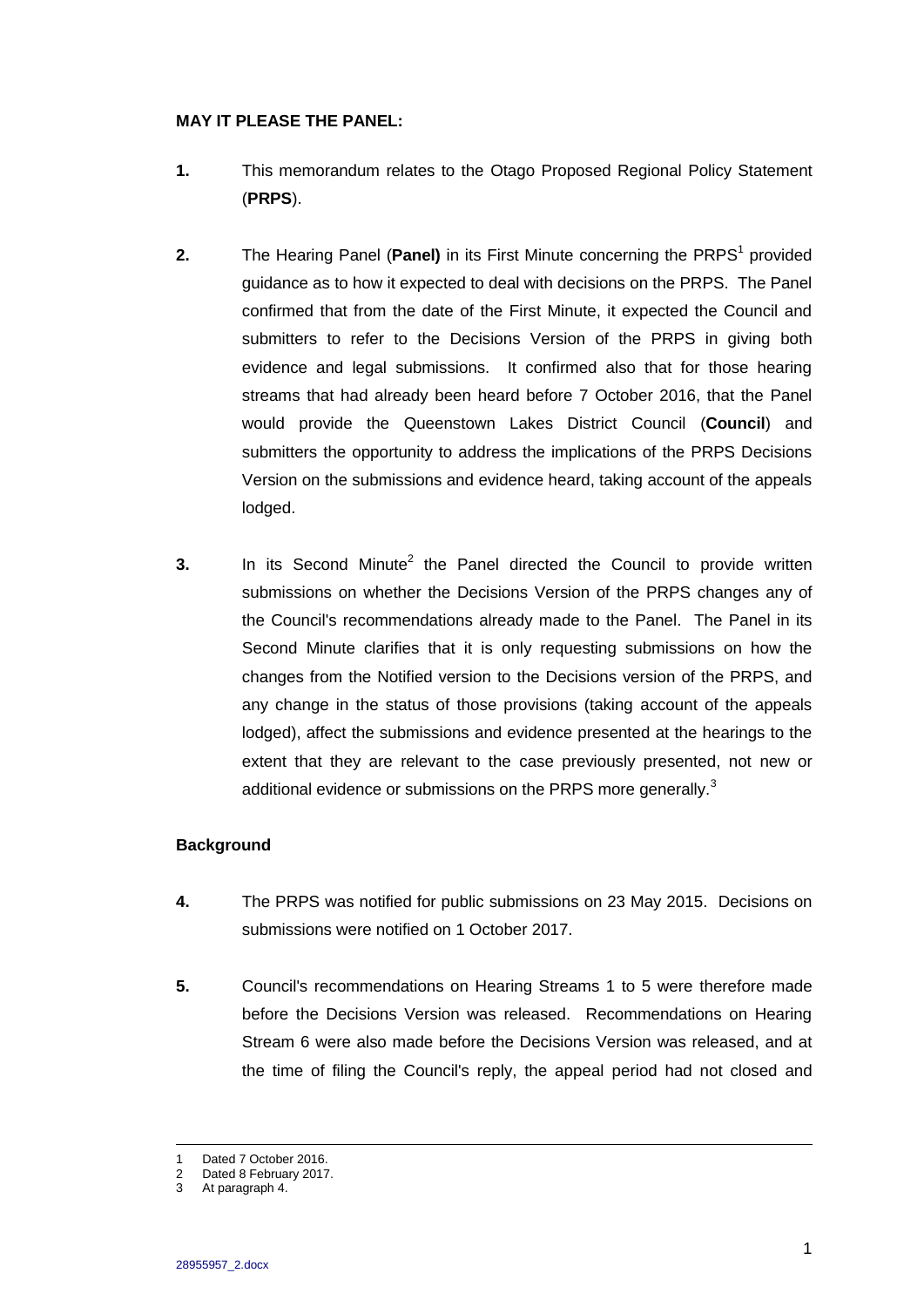Council was not in a position to give evidence on the Decisions Version of the PRPS.

- **6.** Except for the following, recommendations on Hearing Streams 07 to 10 have considered the implications of the PRPS Decisions Version:
	- **6.1** Designations;
	- **6.2** Waterfall Park Zone;<sup>4</sup> and
	- **6.3** Whole of Plan.
- **7.** A number of appeals have now been filed against various PRPS Decisions Version objectives and policies. The Otago Regional Council has issued a copy of the PRPS dated 14 February 2017 that sets out which provisions of the PRPS have been appealed. The majority (but not all) of PRPS provisions are under appeal.

# **Requirement to "have regard to" the PRPS Decisions Version**

- **8.** Section 74(2)(a)(i) of the RMA provides that when preparing a district plan a territorial authority shall 'have regard to' any proposed regional policy statement.
- **9.** All of the Decisions Version of the RPS remains proposed, as under Schedule 1 of the RMA a proposed policy statement remains 'proposed' up until the point in time that it becomes operative in terms of clause  $20<sup>5</sup>$  Through clause 20 of Schedule 1, an approved RPS becomes an operative policy statement on a date which is to be publicly notified. It is understood that the Regional Council has decided not to notify the parts of the PRPS that are not subject to appeal, and therefore the relevant legal test for all of the PRPS Decisions Version, is still 'have regard to' in s74(2)(a).

#### **What does "have regard to" mean for the Panel?**

10. In Winstone Aggregates Limited v Papakura District Counci<sup>f</sup> the Environment Court considered that *'to have regard to'* a proposed regional policy statement,

 $\frac{1}{4}$ At section 2, page 2, the s42A notes that the RPS is currently under review but does not say that the Decisions Version has been considered.

<sup>5</sup> Section 86F of the RMA does not apply, as there are no rules in a policy statement.

<sup>6</sup> EnvC A096/98.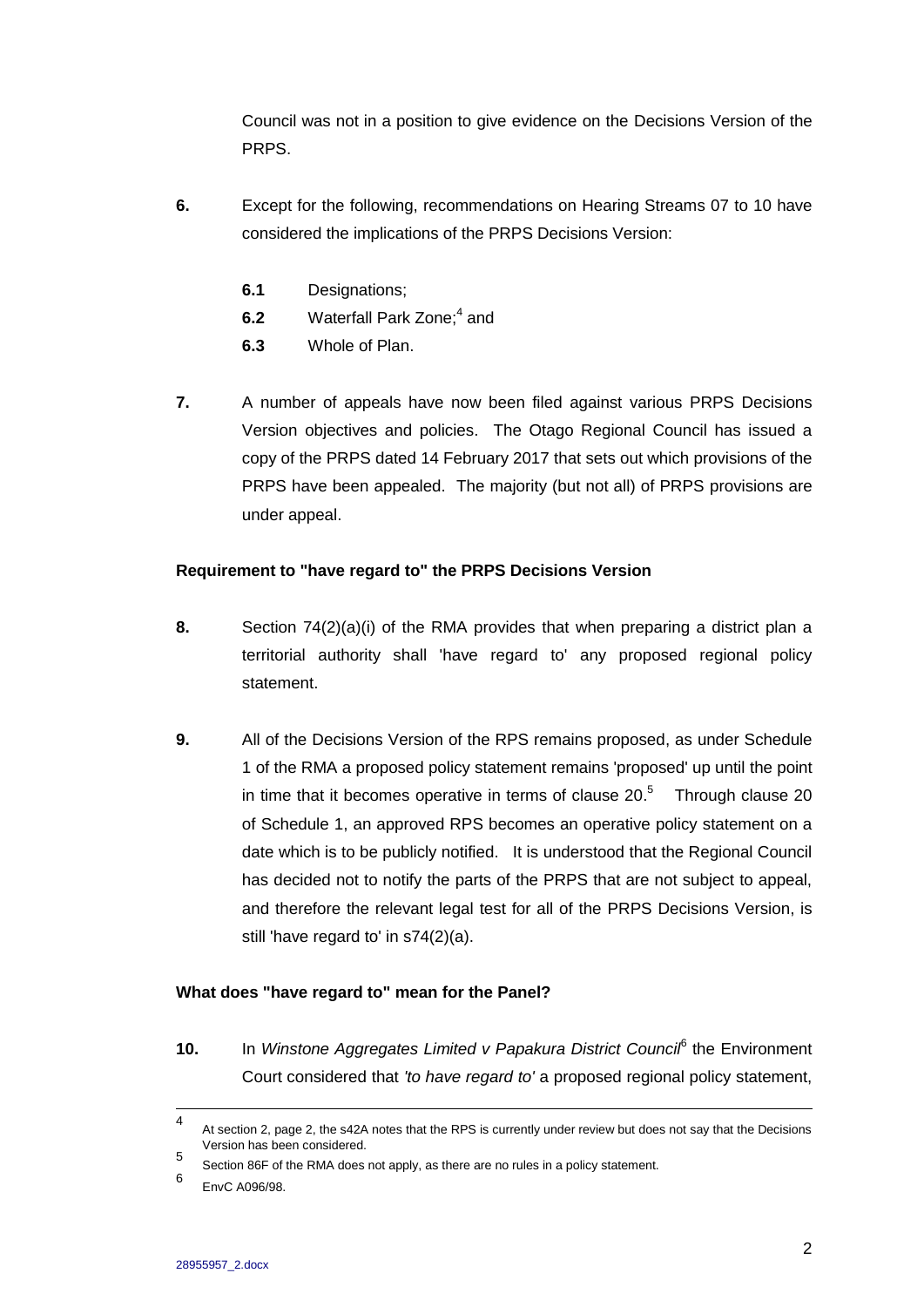in the context of section  $72(2)(a)(i)$  of the RMA, means to give that document material consideration. However, the provisions of the document need not necessarily be followed.<sup>7</sup> In the context of resource consent appeals, the Court has defined the legal test as meaning "give genuine attention and thought to the matter".<sup>8</sup>

- **11.** In that case, a proposed regional policy statement was beyond challenge (all appeals were resolved), but not yet operative. The Court took the proposed regional policy statement into consideration but did not require the proposed district plan in question to be consistent with it.
- **12.** The Panel therefore has an obligation to give the PRPS Decisions Version material consideration when making its recommendations on submissions on the Natural Hazards chapter. However, the Panel is not under any obligation to ensure that the various chapters give effect to (or implement)<sup>9</sup> the PRPS under section 75(3)(c) of the RMA.
- **13.** In the *Winstone Aggregates* case the Environment Court noted that, despite being mindful of the desirability of striking a balance between obligations and functions in the present and the future: $^{10}$

*[41]… the Act does not require that a proposed district plan be consistent with a proposed regional policy statement. Should a district plan be found to be lacking in consistency at some future time, mechanisms exist within the Act for initiating changes, where appropriate…*

**14.** The Council submits that, in accordance with the reasoning in the *Winstone Aggregates* case, the relationship between the PDP and the PRPS will need to be assessed in detail at the time that appeals on the PRPS are resolved or subject to Environment Court decisions, and more particularly when the RPS is made operative by the Regional Council, whether in whole or in part. If there are any inconsistencies between the provisions in the two documents at this stage then a plan change or variation to the PDP may be required. However, as the final outcome of the RPS remains uncertain this is not a matter that can be practically addressed at this point in time.

 $\overline{a}$ 

<sup>7</sup> EnvC A096/98, 14 August 1998 at [41].

<sup>8</sup> Environment Court decision in *Marlborough Ridge Ltd v Marlborough District Council* (1997) 3 ELRNZ 483 and *Unison Networks Ltd v Hasting District Council* [2011] NZRMA 394, at [70].

<sup>9</sup> *Environmental Defence Society Incorporated v The New Zealand King Salmon Company Limited,* [2014] 1 NZLR 593 at [77]

<sup>10</sup> EnvC A096/98, 14 August 1998 at [41]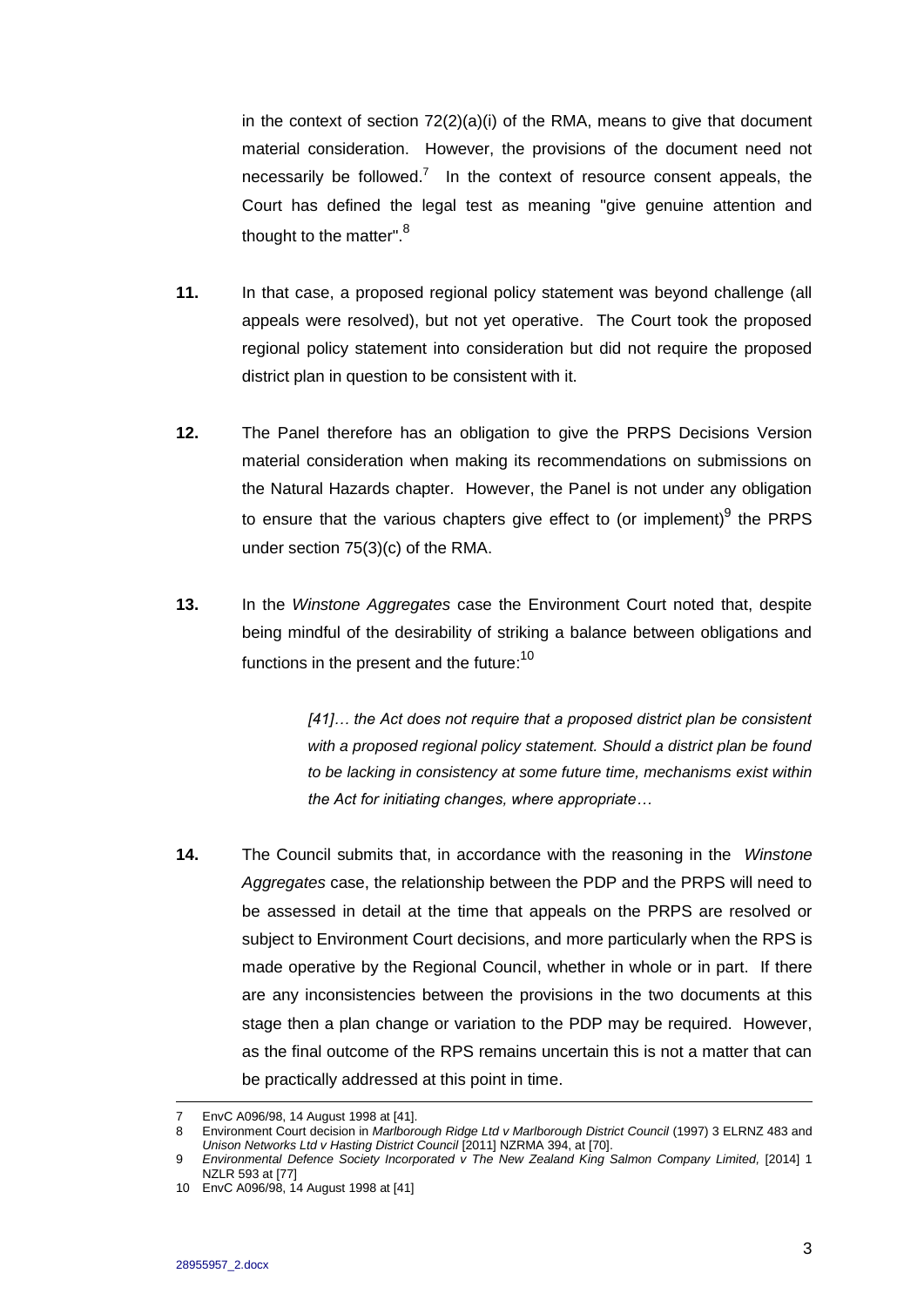### **Designations – have "particular regard to"**

- **15.** The relevant legal test for the designations chapter, is to consider the effects on the environment of allowing the requirement, having particular regard to the PRPS.
- **16.** In the context of a resource consent decision,<sup>11</sup> have particular regard to has been held to give genuine attention and thought to the matter, on a footing that the legislation has specified it as something important to the particular decision and therefore to be considered and carefully weighed in coming to a conclusion.

# **Implications of PRPS Decisions Version to Council recommendations in Hearing Streams 01 - 05**

- **17.** These submissions now turn to address the implications of any changes made to the PRPS in the Decisions Version, to recommendations made in Hearing Streams 01 to 06, and to the three chapters in subsequent hearings where the PRPS Decisions Version has not been considered.
- **18.** Council has carried out a review of the changes from the notified version to the Decisions Version of the PRPS that are relevant to these recommendations and submissions and asked relevant authors to confirm:
	- **18.1** whether Council's recommendations and submissions (including section 32 assessments) should be amended in response to the regional council's decisions on the PRPS, taking into account the extent of the subsequent appeals; and
	- **18.2** what (if any) amendments to the recommendations and submissions, that make up the Council's position on these matters are needed to address the changes.

 $11$ 

Marlborough District Council v Southern Ocean Seafoods Ltd [1995] NZRMA 220, noting this is a resource consent decision.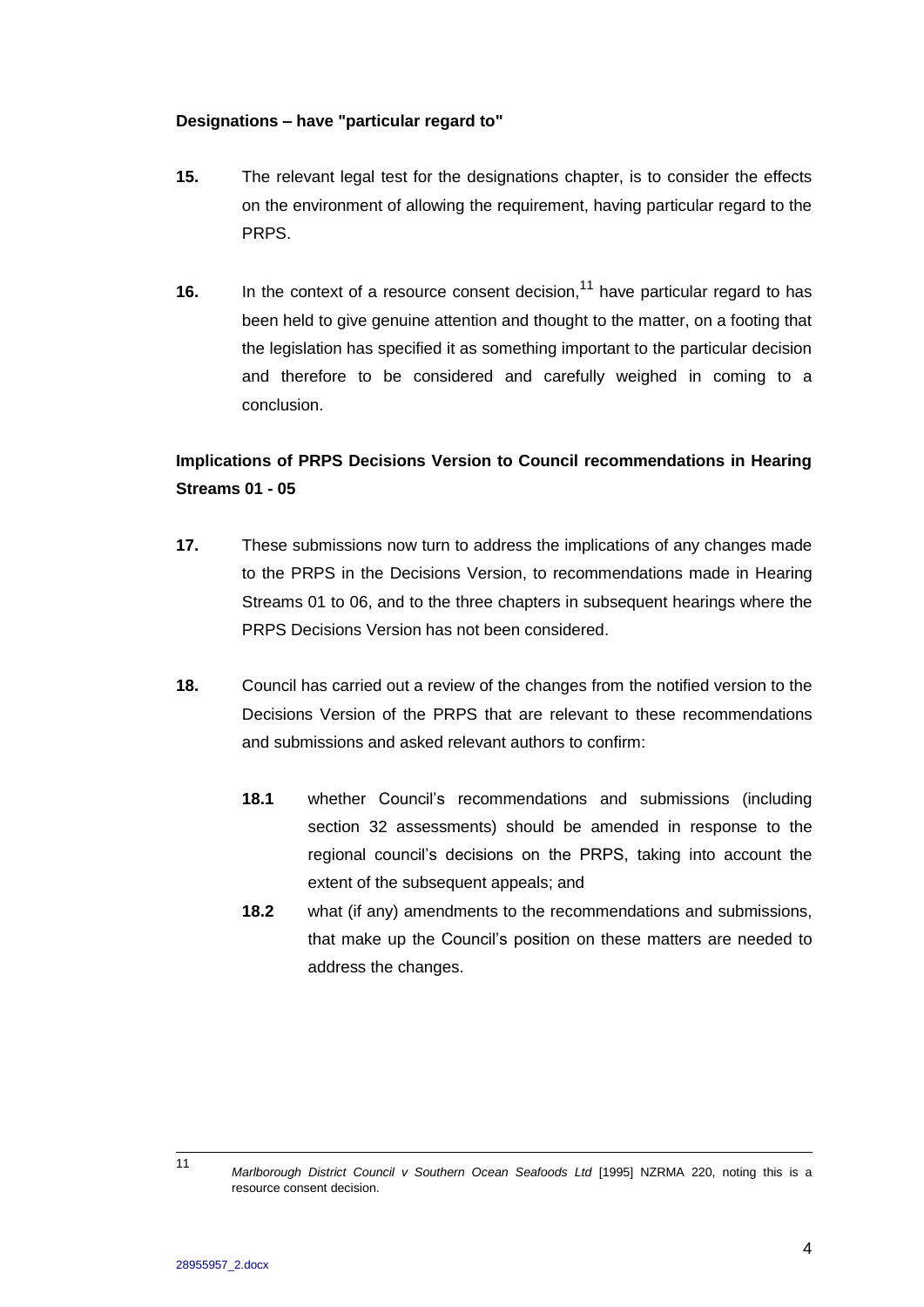- **19.** The results of this review are summarised in **Appendix 1** and show that no amendments to the recommendations and submissions are supported at this time, because one or more of the following applies:
	- **19.1** the decisions on the PRPS retained the intent and direction of the notified provisions in the main; and/or
	- **19.2** the decisions in several cases strengthens the support from the RPS for the Council's recommendations and submissions on the PDP; and/or
	- **19.3** the relevant provisions of the PRPS are subject to appeals that could result in substantive changes to the PRPS such that they can only be given limited weight at this time.

DATED this 3<sup>rd</sup> day of March 2017

\_\_\_\_\_\_\_\_\_\_\_\_\_\_\_\_\_\_\_\_\_\_\_\_\_\_\_\_\_\_\_\_\_\_\_\_\_\_\_ S J Scott Counsel for Queenstown Lakes District Council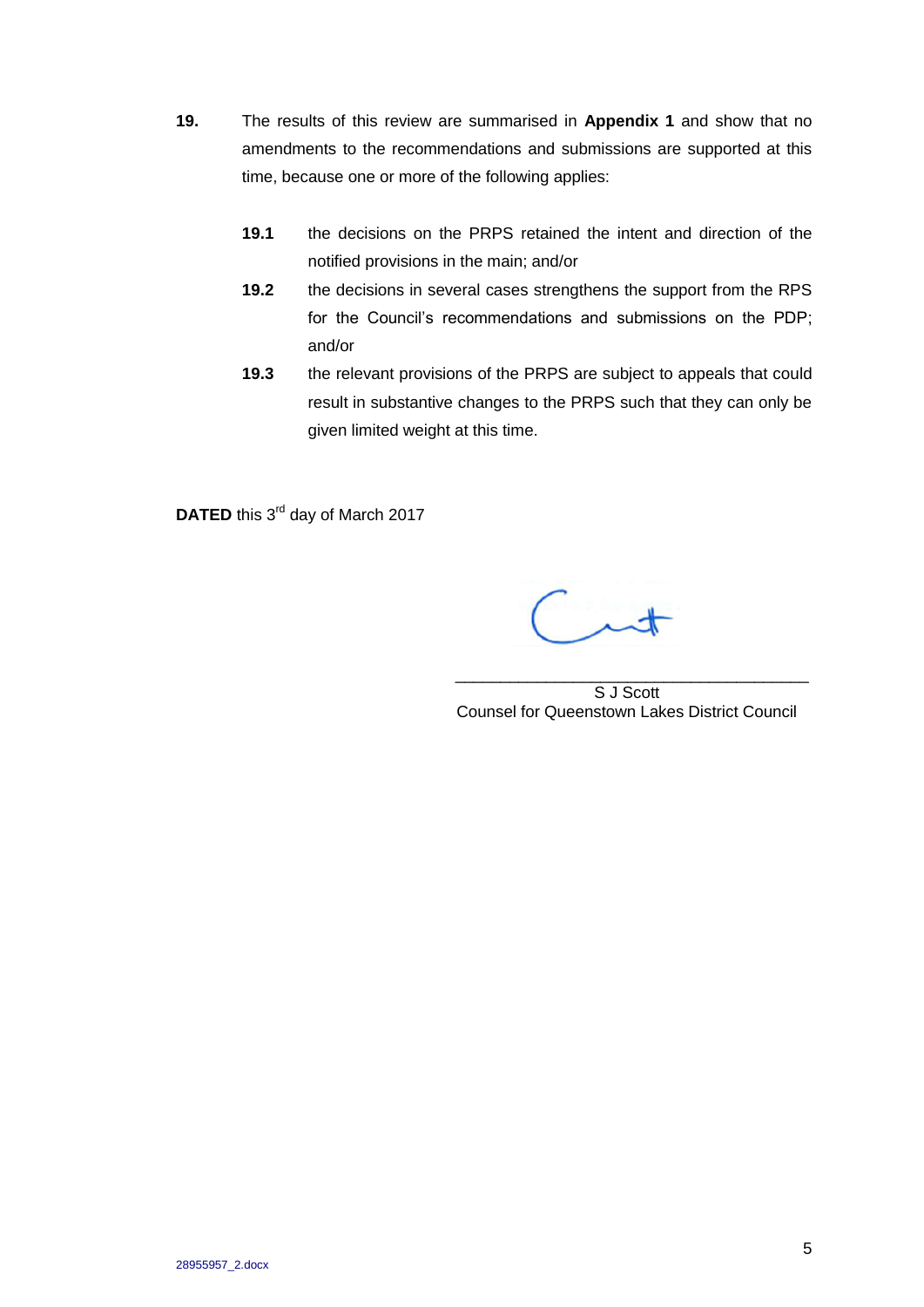# **APPENDIX 1**

# **Review of Changes from Notified Version to Decisions Version of PRPS**

|                                                           |                   | S42A Recommendations and submissions              | <b>Revised Recommendation on decisions version PRPS</b> |  |  |  |
|-----------------------------------------------------------|-------------------|---------------------------------------------------|---------------------------------------------------------|--|--|--|
|                                                           |                   | on notified PRPS (and paragraph reference)        |                                                         |  |  |  |
| Hearing Stream 01 - Introduction and Strategic Directions |                   |                                                   |                                                         |  |  |  |
| 1                                                         | Introduction      | N/A, except that 1.6.11 states that the Plan must | N/A                                                     |  |  |  |
|                                                           |                   | give effect to the Regional Policy Statement      |                                                         |  |  |  |
| 3                                                         | Strategic         | Paragraphs 5.10-5.12                              | No change to recommendations                            |  |  |  |
|                                                           | <b>Directions</b> | Section 32 report (Appendix 3), page 4            | No change to recommendations                            |  |  |  |
| 4                                                         | Urban             | Paragraphs 5.10-5.12                              | No change to recommendations                            |  |  |  |
|                                                           | Development       | Section 32 report (Appendix 3), at page 4         | No change to recommendations                            |  |  |  |
| 5                                                         | Tangata           | Addressed only in section 32 report (in Appendix  | No change to recommendations                            |  |  |  |
|                                                           | Whenua            | 3), at pages 3-5, where it is confirmed that the  |                                                         |  |  |  |
|                                                           |                   | chapter has regard to the PRPS.                   |                                                         |  |  |  |
| 6                                                         | Landscape         | Paragraph 5.5                                     | No change to recommendations                            |  |  |  |
|                                                           |                   | Section 32 report (Appendix 3), at pages 7-10     | No change to recommendations                            |  |  |  |
| <b>Hearing Stream 02 - Rural</b>                          |                   |                                                   |                                                         |  |  |  |
| 21                                                        | <b>Rural Zone</b> | Paragraph 5.1(e) at page 8                        | No change to recommendations                            |  |  |  |
|                                                           |                   | Section 32 report (Landscape Appendix 3), at      | No change to recommendations                            |  |  |  |
|                                                           |                   | pages 7-10                                        |                                                         |  |  |  |
| 22                                                        | Rural             | Paragraph 5.1(e) at page 6                        | No change to recommendations                            |  |  |  |
|                                                           | Residential       | Section 32 report, (Appendix 3) pages 6-7         | No change to recommendations                            |  |  |  |
|                                                           | and Lifestyle     |                                                   |                                                         |  |  |  |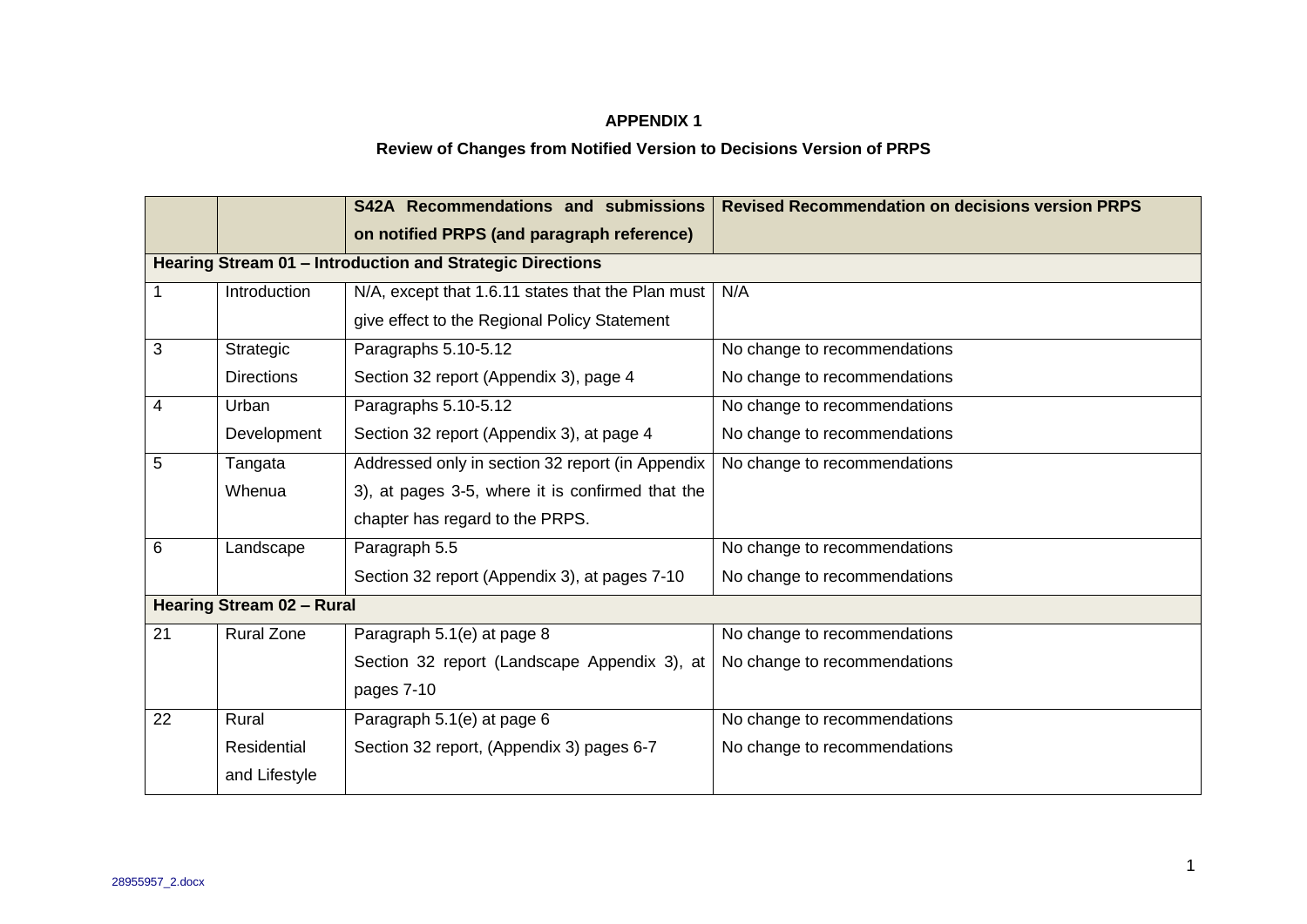| $\overline{23}$                                  | Gibbston          | Paragraph 5.1(e) at page 5                   | No change to recommendations |  |  |
|--------------------------------------------------|-------------------|----------------------------------------------|------------------------------|--|--|
|                                                  | Character         | Section 32 report (Landscape Appendix 3), at | No change to recommendations |  |  |
|                                                  | Zone              | pages 7-10                                   |                              |  |  |
| 33                                               | Indigenous        | Paragraph 5.1(h) at page 7                   | No change to recommendations |  |  |
|                                                  | Vegetation and    | Section 32 report (Appendix 3), pages 4-5    | No change to recommendations |  |  |
|                                                  | Biodiversity      |                                              |                              |  |  |
| 34                                               | Wilding Exotic    | Paragraph 5.1(e) at page 5                   | No change to recommendations |  |  |
|                                                  | <b>Trees</b>      | Section 32 report (Appendix 3), pages 5-6    | No change to recommendations |  |  |
| Hearing Stream 03 - Heritage and Protected Trees |                   |                                              |                              |  |  |
| $\overline{26}$                                  | Historic          | Paragraph 5.7 at page 8                      | No change to recommendations |  |  |
|                                                  | Heritage          | Section 32 report (Appendix 3), page 4       | No change to recommendations |  |  |
| 32                                               | Protected         | Paragraph 5.6 at page 6                      | No change to recommendations |  |  |
|                                                  | <b>Trees</b>      | Section 32 report (Appendix 3), pages 4-5    | No change to recommendations |  |  |
| <b>Hearing Stream 04 - Subdivision</b>           |                   |                                              |                              |  |  |
| $\overline{27}$                                  | Subdivision       | Paragraph 5.1(g) at page 8                   | No change to recommendations |  |  |
|                                                  |                   | Section 32 report (Appendix 3), pages 6-8    | No change to recommendations |  |  |
| Hearing Stream 05 - District Wide Matters        |                   |                                              |                              |  |  |
| 30                                               | Energy<br>and     | Paragraph 5.18 at page 10                    | No change to recommendations |  |  |
|                                                  | <b>Utilities</b>  | Right of Reply para 7.8                      | No change to recommendations |  |  |
|                                                  |                   | Section 32 report (Appendix 3), page 3       | No change to recommendations |  |  |
| 35                                               | Temporary         | Paragraph 5.7 at page 6                      | No change to recommendations |  |  |
|                                                  | <b>Activities</b> | Section 32 report (Appendix 3), pages 3-4    | No change to recommendations |  |  |
| 36                                               | Noise             | Paragraph 5.2(e) at page 5                   | No change to recommendations |  |  |
|                                                  |                   | Section 32 report (Appendix 3), pages 3-4    | No change to recommendations |  |  |